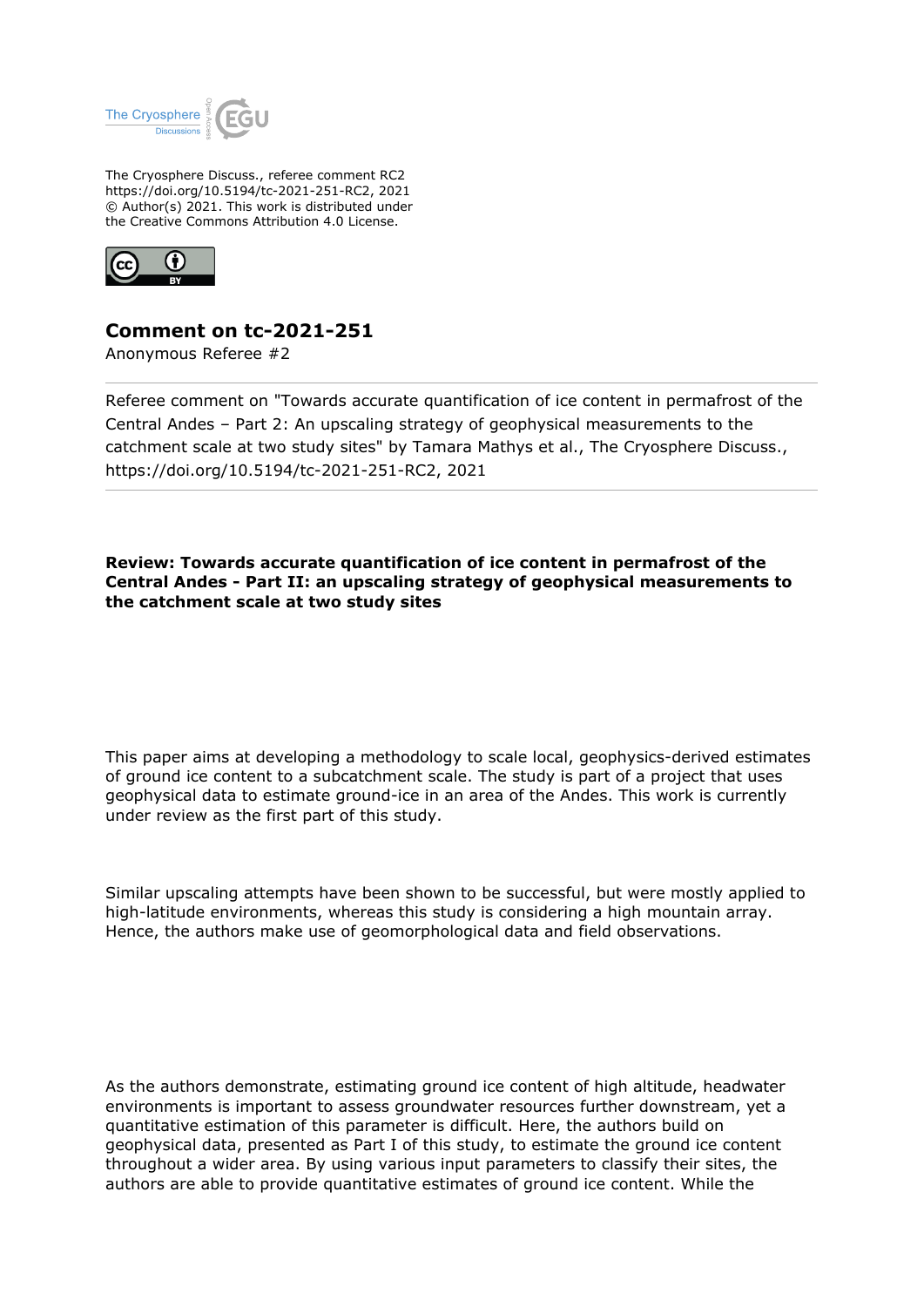approach is very interesting, the classification, which forms an integral part of the study, seems poorly constrained, and mostly qualitative. The authors repeat much detail of the geophysical characterization (which is fair, given that this is the most important data set), there is very little detail on the actual classification. No maps are shown that show the other input parameters, such as slope angle, aspect, geomorphology, or the estimated soil parameters, including locations of soil probing, making it impossible to follow or understand how class parameters vary and how they were decided on. Similarly, it is not clear how the parameters that are critical for the ice content calculations (thickness, area, ice content) were upscaled, or determined, particularly for areas without geophysical data. It would be great to also see those as maps.

These limitations of the current manuscript makes it difficult to understand what the benefit of the approach is. Comparing Figures 7 and 8, the shown difference between the geophysical based estimate and the empirical approach, could well fall within the uncertainties introduced by using different classifications. Given the strong reliance on field observations, it is also questionable whether similar approaches could be used more widely to estimate ground ice contents.

Next to those rather major comments, please find below some more minor comments:

Line 14-15: I don't think that an abstract should contain references, and I wonder whether the detail on the geophysics is actually needed here, as this paper focuses on the upscaling, not the geophysics.

Line 89: In a previous sentence you mention that line locations were planned based on "safety within the mines". Does this mean that the chosen sites are active mining sites, and hence not in their natural state? That would make upscaling to natural systems impossible. According to Fig. 1, sub area 1 seems to be located within active mining, whereas others seem outside. I think some more detail is needed here on what the impact of mining on the chosen sites is to justify that mining has no impact on the results.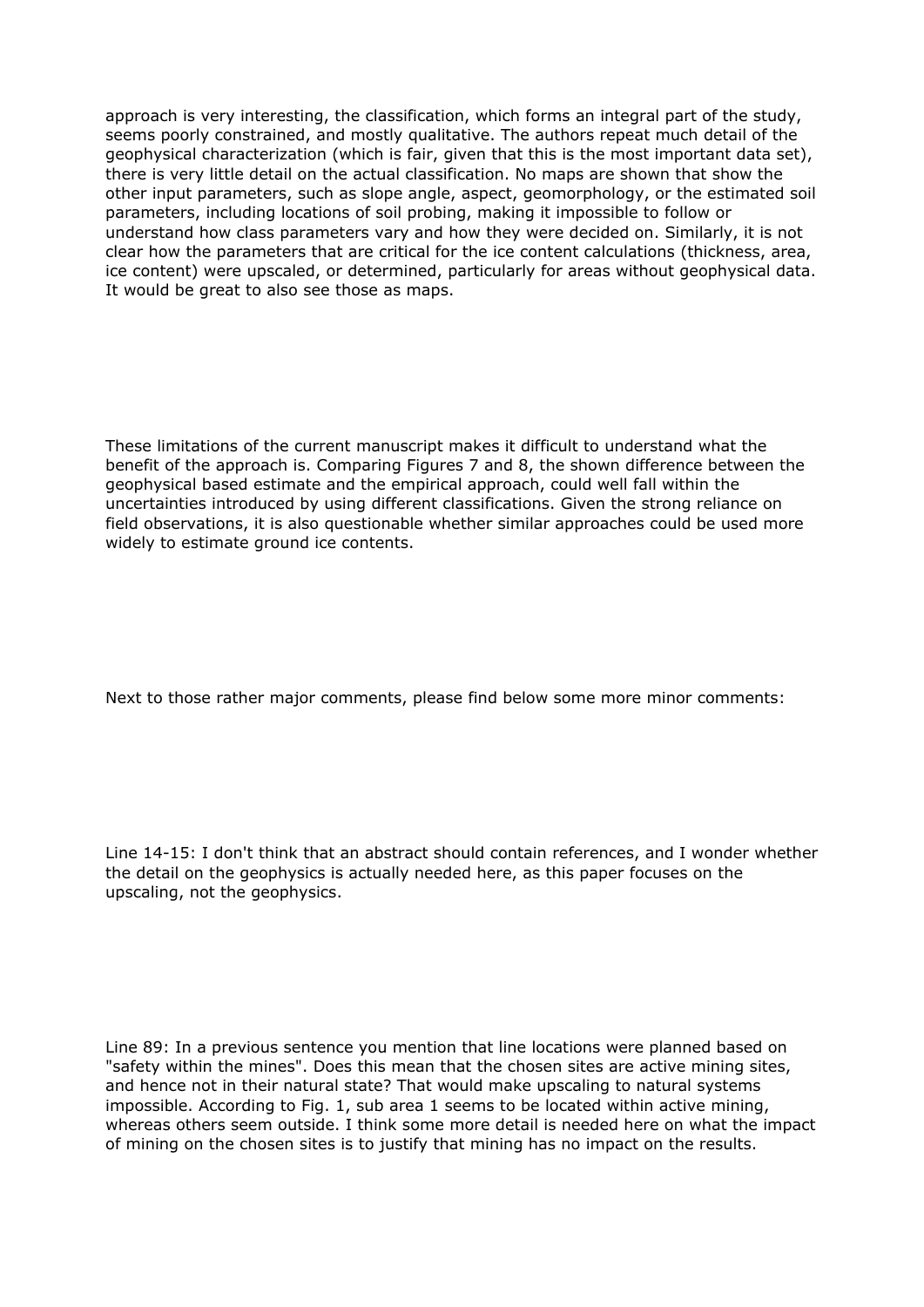Line 126: "comparable near-surface substrate [...]" This is a critical assumption for the upscaling, yet the authors do not provide information on the geology and the variability of subsurface properties.

Line 154: Potential incoming solar radiation: How and based on what did you calculate that?

Line 155: Equation for estimating permafrost occurrence: It would be good to show a figure that shows the data and model fit, and also details the parameters of the model.

Line 172-173: what do you mean by "high bedrock slopes"?

Line 186-187: On what data is this threshold based on?

Line 197-199: Although you describe the input parameters, there is no clear methodology described here on how you define the classes. This needs more detail and justification.